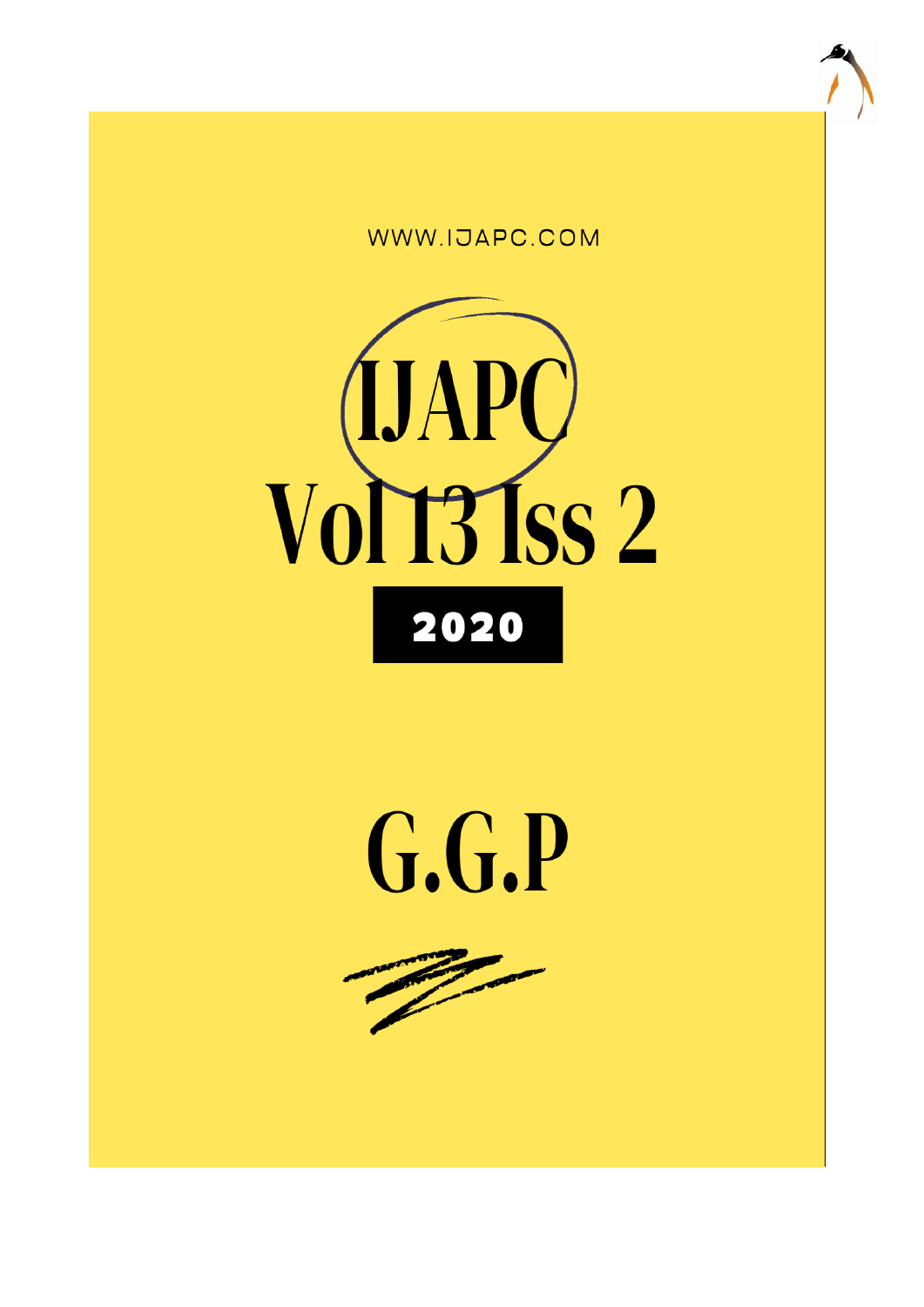

REVIEW ARTICLE www.ijapc.com

**e-ISSN 2350-0204**

# **A Conceptual Study of** *Sakanjik Japapushpa* **in the Management of** *Artava***-***Kshaya*

Jaydeep Dinkar More<sup>1\*</sup>, Pradnya V Shirke<sup>2</sup> and Jayashree R Patil<sup>3</sup>

1-3Prasuti-Tantra Avum Streerog Dept., Dr. D.Y. Patil College of Ayurveda and Research Centre, Pimpri, Pune India

# **ABSTRACT**

Since the evolution of the life on universe, women have been placed on extreme worshiping place due to her power of "janani" (capability of certain & care of new offspring of human beings ), The references of this uniqe feature of women are also categorically praised in most authentic literature of the globe i.e vedic literature.

Menstruation is the visible manifestation cycle physiologic uterine bleeding due to shedding of endometrium &it is major stage of puberty in girls. Once the menstruation starts, it continues cyclically at intervals of 21-35 days which means of 28 days. But due to changed life style, the physical & emotional stress increases which alters the physiology & ends with the disruption of H-P-O axis & it may lead to many gynaecological problems. Among all gynecological problems the most common one is menstrual irregularities

 $\overline{\phantom{a}}$  , and the contribution of the contribution of the contribution of the contribution of the contribution of the contribution of the contribution of the contribution of the contribution of the contribution of the

## **KEYWORDS**

*Artava-Kshaya, Oligomenorrhoea, Hypomenorrhoea, Sakanjik Japapushpa*

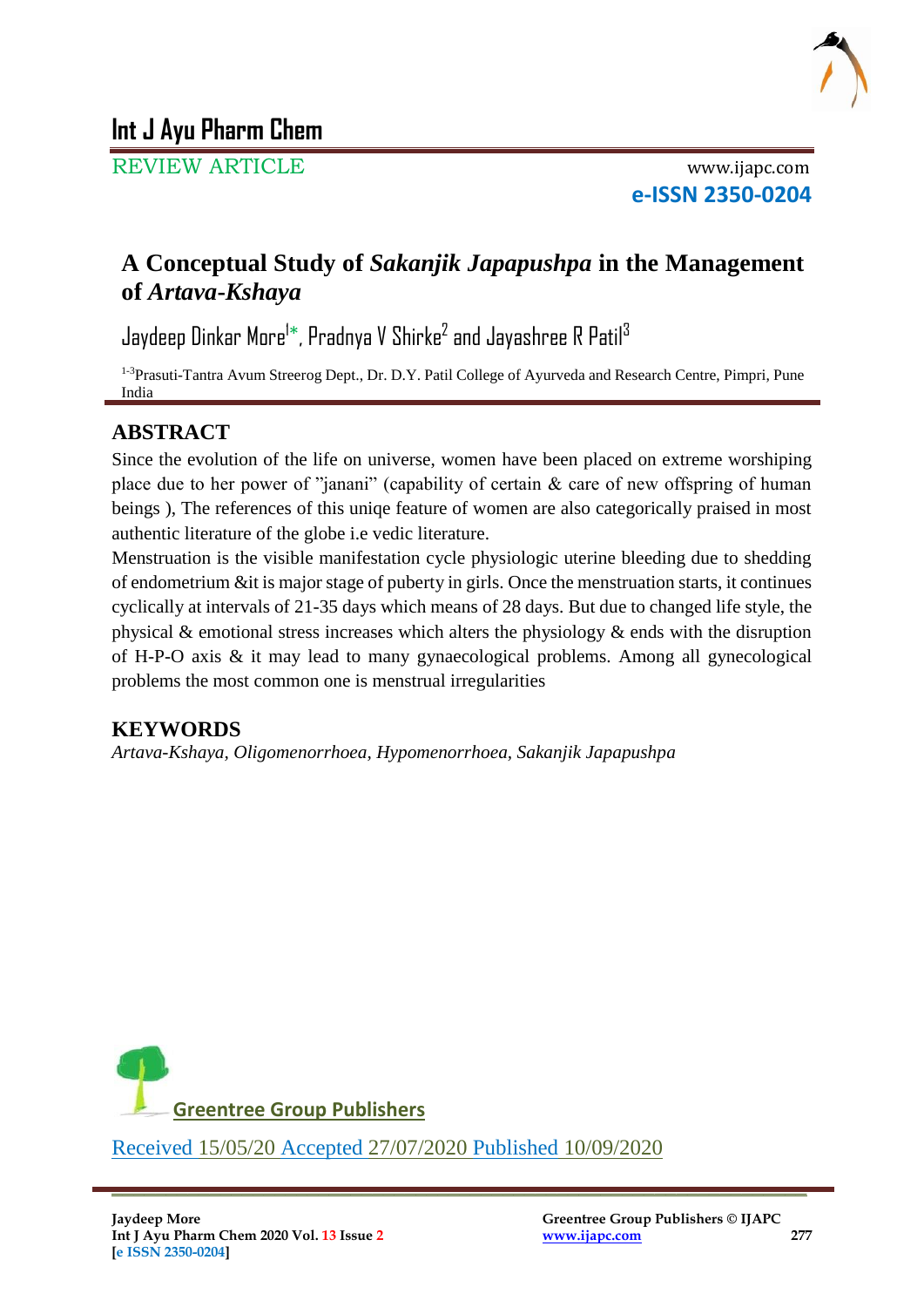

### **INTRODUCTION**

Now a days 30% women in their reproductive life suffer from irregular periods. Acharya Sushruta has explained about Artava-kshaya<sup>1</sup> features specially as delayed & scanty menstruation associated with pain in vagina. YATHOCHITKALE ADARSHNAM "(delayed menstruation) & ALPA ARTAVA<sup>4</sup> "(scanty menstruation)". It can be correlated to Oligomenorrhoea<sup>2</sup> & Hypomenorrhoea by their signs & symptoms. Menstrual bleeding occurring more than 35 days apart which remains constant at that frequency is Oligomenorrhoea. When menstrual bleeding is unduly scanty & lasts for less than 2 day is called Hypomenorrhoea. A critical survey of Ayurvedic literature specially related to its pharmacocopiea revels that compound formulation and single drug are very much indicated for the treatment of artava-kshaya. Out of all those medicaments we have selected few medicinal herbs which are suppose to the artavajanan effect due to their specific rasa, guna, virya, vipak and prabhav. This is the conceptual study of formulated sakanjik japapushpa<sup>3</sup> in Artavakshaya

### **MATERIAL AND METHODS**

 All the references regarding artavakshaya, and sakanjik japapushpa are

 $\mathcal{L}_\mathcal{L}$  , and the set of the set of the set of the set of the set of the set of the set of the set of the set of the set of the set of the set of the set of the set of the set of the set of the set of the set of th

collected from Laghuttrayee and Bruhattrayee and various text books and compilation is done.

 Concept of artava-kshaya studied in details.

 Collection of all the references is done and correlation between the data is done logically i.e. by using yukti Praman

# **DISEASE REVIEW**

The present study deals with Artavakshaya as a disease (Vyadhi) and not as a symptom (Lakshana). In this connection Acharya Charaka has explained about the diagnosis of the disease, he has mentioned that the symptoms of a disease themselves also constitute a disease. But sometimes because of their subordinate nature, they are only symptoms and not the disease. (Ch. Ni. 1/6, Su.Su. 31/4). We have considered "Artavakshaya" as a Vyadhi because Vyadhi is an aggregate of Lakshana. In 'Artavakshaya' the aggregate of these Lakshans (cardinal symptom)<sup>5</sup>. Constitute the Artavakshaya as a Vyadhi. The second thing in favor of Artavakshaya as a Vyadhi is that the disease process is produced by "Nidana Sevena, Khavaigunya, Srotorodha and Dosha Dushya dusti and interaction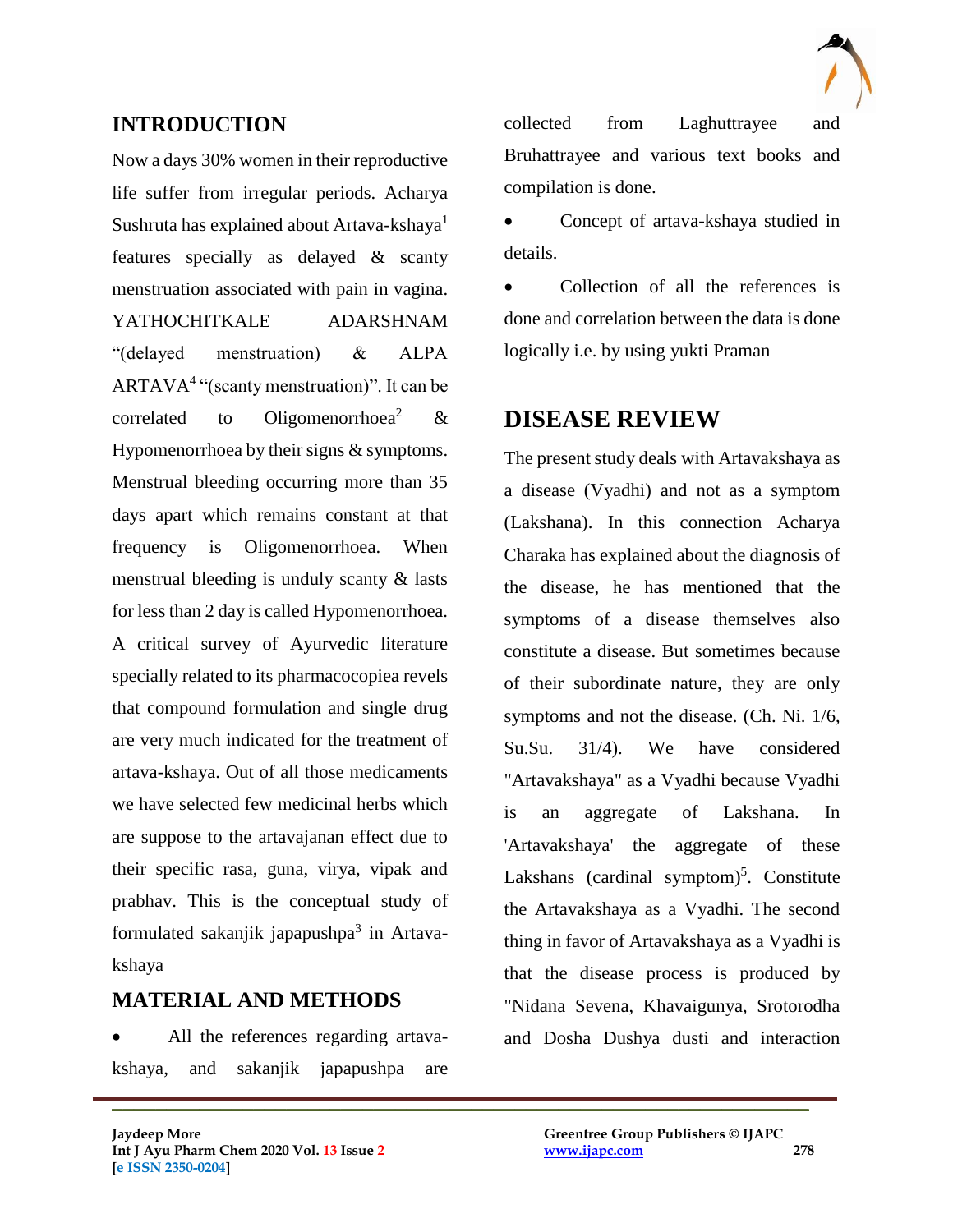

(Sammurchhana) between Dosh and Dushya. Here in

Artavakshaya all the factors necessary for the production of a disease are playing their part. Nidan- Ativyayam, Anashana, Atichinta, Asatmya Ahara Sevana, Atapsevana, Bhaya, Manahsantapa, Atimadirapan, Prajagaran, Atisamsodhana, Vegavidharana, Vriddhavastha, Adanakala and Bhutopghata. Nidanas of kshaya of Dosha, Dhatu and Upadhatu may also be considered for Artavakshaya, while Sushruta has described the Mithya Ahara Vihara is the causative factors to produce the Dhatukshaya, Vata Kaphavardhaka, Ahara Vihara have been taken as Vishesha Nidana of Artavakshaya

PURVARUPA: Purvarupa of Artavakshaya<sup>6</sup> is not described any where

RUPA : YATHOCHITAKALA ADARSHANAM : ALPATA : YONIVEDANA<sup>11</sup>

#### SAMPRAPTI GHATAKA :

| Dosha                                  |                | Vata (Apana and Vyana)        |
|----------------------------------------|----------------|-------------------------------|
| Pitta (Pachaka) Kapha (Kledaka)        |                |                               |
|                                        |                | Dushya : Rasa, Rakta          |
| Updhatu : Artava                       |                |                               |
| Agni                                   |                | Jatharagnimandhya;<br>$10000$ |
| Dhatvagnimandhya, Artavagni (Sthanika) |                |                               |
| Mandhya                                |                |                               |
| <b>Srotas</b>                          | $\mathbb{R}^n$ | Rasavaha, Artavavaha          |
| Srotodusti :                           |                | Sanga                         |
| Adhisthana :                           |                | Garbhashaya                   |



**Jaydeep More Greentree Group Publishers © IJAPC Int J Ayu Pharm Chem 2020 Vol. 13 Issue 2 [www.ijapc.com](about:blank) 279 [e ISSN 2350-0204]**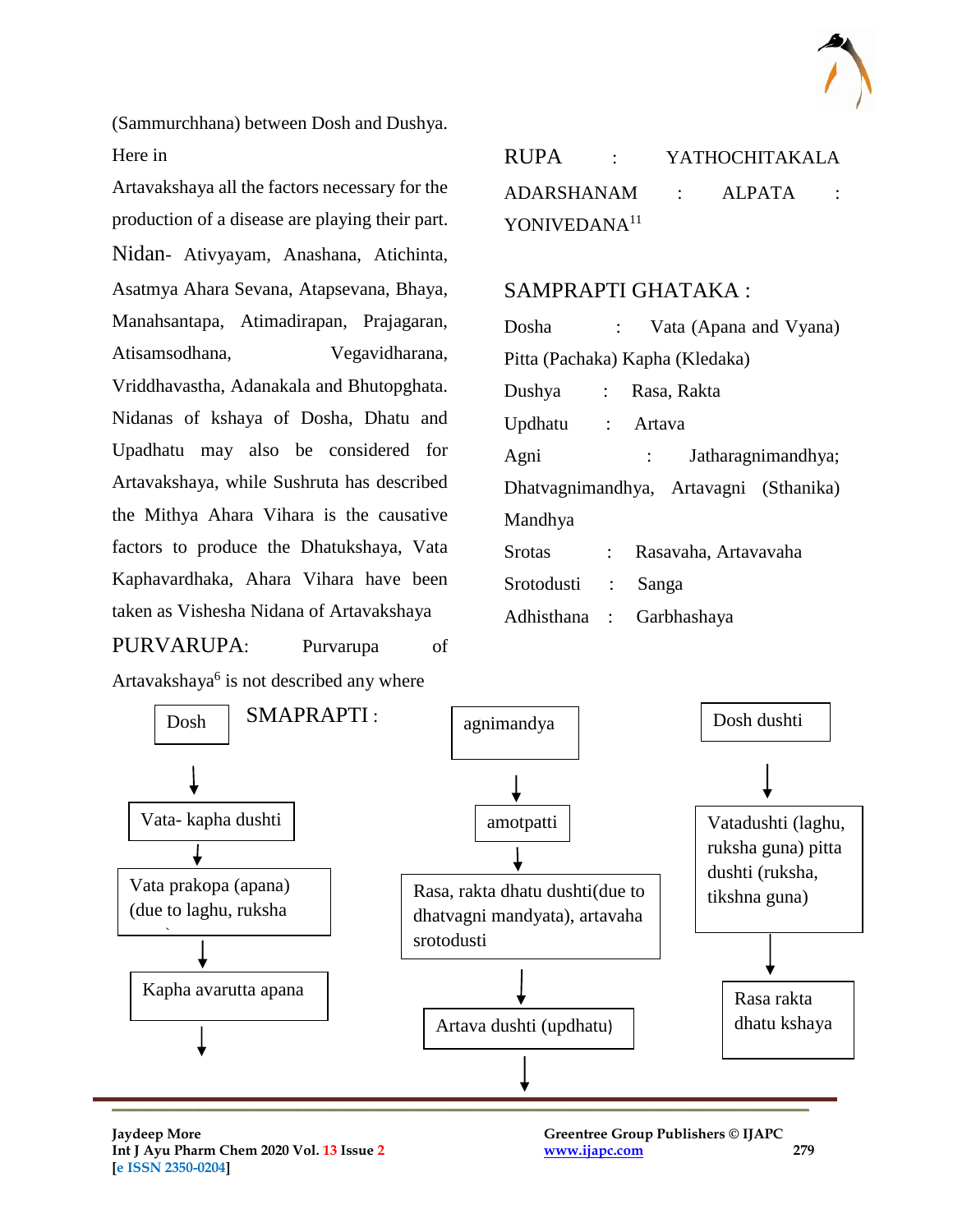

 $\mathcal{L}_\mathcal{L}$  , and the set of the set of the set of the set of the set of the set of the set of the set of the set of the set of the set of the set of the set of the set of the set of the set of the set of the set of th

### **DRUG REVIEW<sup>7</sup> :**

#### Japa kalka

Latin name: hibiscus rosasinesis

Family: malvaceae

Rasa: kshaya, madhura

Virya: sheeta

Vipaka: katu

Guna: laghu, snigdha

Karma: aartava janana, dhatuvivardhana,

dahaprashamana

Doshaghnata: kaphpitta shamaka

Part use: pushpa (flower)

Kanii<sup>8,9</sup>

Rasa: amla

Virya: ushna

Vipaka: amla

Guna: laghu, tikshna, vatakaphanashaka

Karm: dahanashak

Dose : 25ml 0f formulation – BID orally

 10days prior to menses for 3 consecutive cycles

# **CONCLUSION**

Though artava kshaya is described as a symptom in classics, but in present scenario it appears like a disease by nidana, lakshana and chikitsa base. Artava is produced as Prasada of rasa and rakta dhatu by proper sthanika agni and secreted by anulomagati of vyanvayu and apanvayu. Most of the patients develop artavakshaya after the intake of mithya ahara vihara like katurasa and snigdha guna dominant diet. It was found that artavakshaya is not always a familiar traits. The main principle of management of artavakshaya are bruhana, agnivardhaka and vatanulomaka treatment.

Japapushpa is kshaya, madhura, sheet and work as rasa, rakta dhatu vardhaka and also helps in artava janana. Kanji is amla and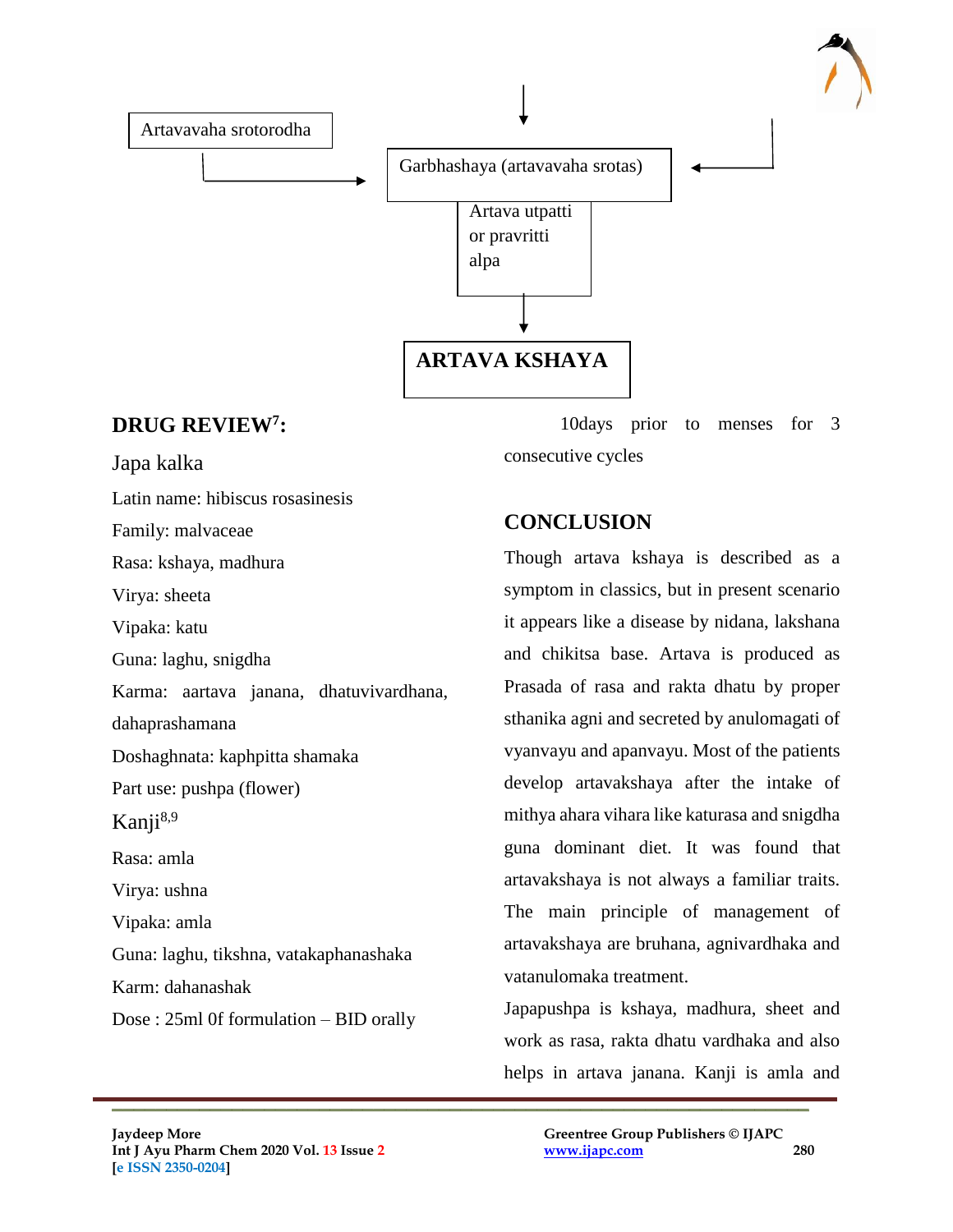

ushna thus will help to break the vata kapha samprapti, also leads to agani vardhana and vatanulomana. Hence sakanji japapushpa formulation will help to break the samprapti of artavakshaya<sup>12</sup> and help to produce qualitative artava and may lead to regular menstruation.

 $\mathcal{L}_\mathcal{L}$  , and the set of the set of the set of the set of the set of the set of the set of the set of the set of the set of the set of the set of the set of the set of the set of the set of the set of the set of th